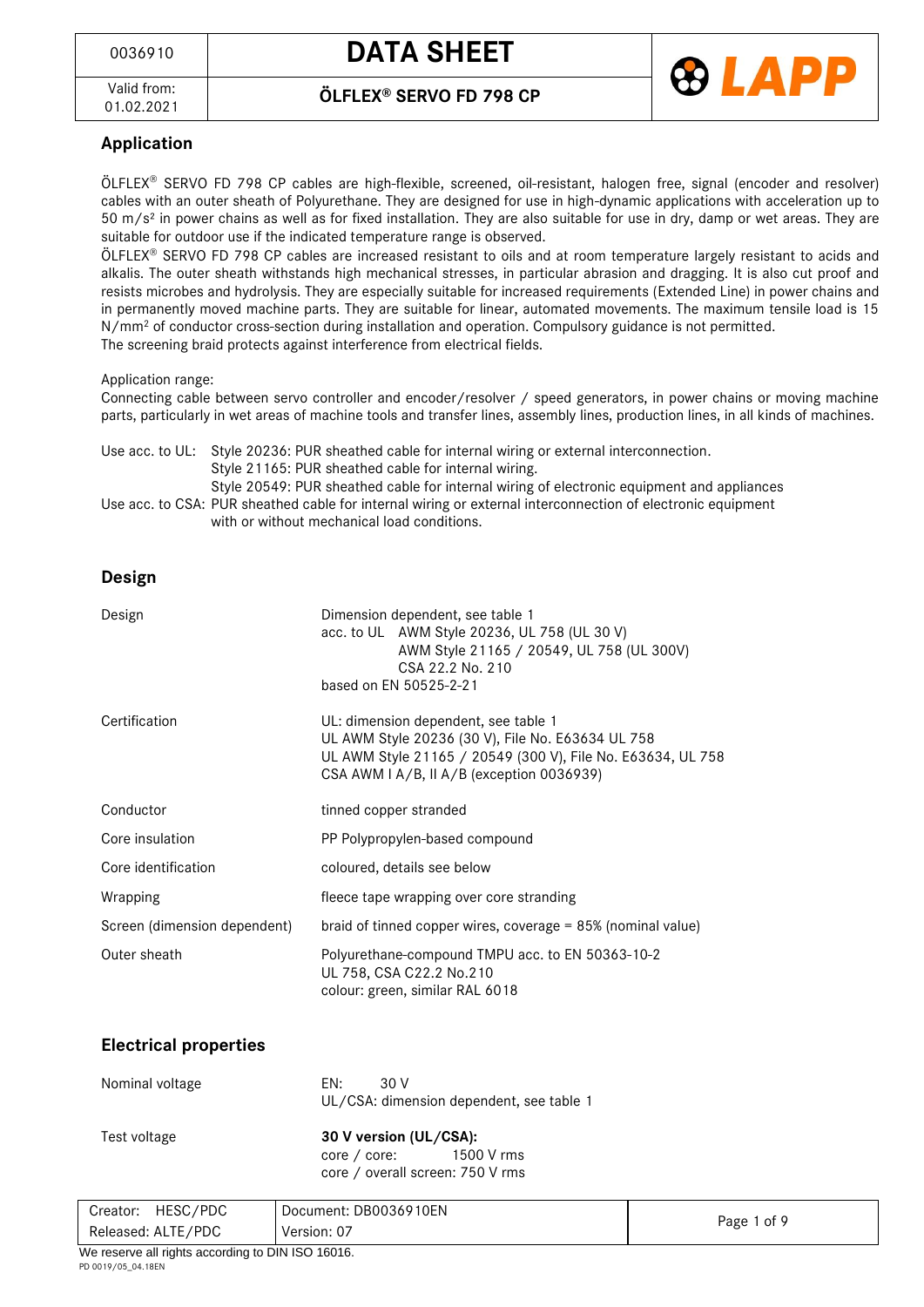

01.02.2021 **ÖLFLEX® SERVO FD 798 CP**

**300 V version (UL/CSA):**<br>
core / core: 2000 V rms core / core: core / overall screen: 2000 V rms

### **Mechanical and thermal properties**

| Min. bending radius                                 | flexing: up from 7.5 x outer diameter<br>fixed installation:<br>4 x outer diameter                                                                                                                                                                                                            |
|-----------------------------------------------------|-----------------------------------------------------------------------------------------------------------------------------------------------------------------------------------------------------------------------------------------------------------------------------------------------|
| Temperature range                                   | flexing (EN):<br>-40 $^{\circ}$ C up to +90 $^{\circ}$ C max. conductor temp.<br>up to +80 °C max. conductor temp.<br>flexing (UL/CSA):<br>-50 °C up to +90 °C max. conductor temp.<br>fixed installation (EN):<br>fixed installation(UL/CSA):<br>up to +80 °C max. conductor temp.           |
| Flammability                                        | flame retardant acc. to IEC 60332-1-2 resp. EN 60332-1-2<br>dimension dependent, see table 1<br>UL:<br>HFT acc. to UL 1581, Section 1090 or VW-1 acc. to UL 1581, Section 1080<br>CSA: FT1 acc. to CSA C22.2 No. 2556 § 9.3 (exception 0036939)                                               |
| Halogen-free                                        | acc. to VDE 0472 part 815                                                                                                                                                                                                                                                                     |
| UV-resistance                                       | acc. to EN 50618<br>acc. to EN 50620<br>acc. to EN ISO 4892-2-2006, method A (change of colour allowed)                                                                                                                                                                                       |
| Ozone resistance                                    | acc. to EN 50396, method B                                                                                                                                                                                                                                                                    |
| Oil resistance                                      | acc. to EN 50363-10-2                                                                                                                                                                                                                                                                         |
| <b>MUD</b> resistance                               | MUD resistant acc. to IEC 60092-360, Annex C+D                                                                                                                                                                                                                                                |
| Transfer impedance at 30 MHz<br>(screened versions) | max. 250 m $\Omega/m$                                                                                                                                                                                                                                                                         |
| Tests                                               | acc. to IEC 60811 resp. EN 60811, EN 50395, UL 1581                                                                                                                                                                                                                                           |
| <b>EU Directives</b>                                | These cables are conform to the EU-Directives 2011/65/EU (RoHS, Restriction of the<br>use of certain hazardous substances).<br>As this product is designed for appropriate use in a voltage range of < 50 V AC resp. <<br>75 V DC, it is not subject to the Low Voltage Directive 2014/35/EU. |

## **Core-Identification-Code for ÖLFLEX SERVO FD 798 CP**

| 0036910 | Dimension:       |      | $(4 \times 2 \times 0.34 + 4 \times 0.5)$                                                                               |
|---------|------------------|------|-------------------------------------------------------------------------------------------------------------------------|
|         | Pairs:<br>Cores: | 0.5: | 0.34: BN/BK; RD/OG, YE/GN, BU/VT<br>BU-WH, BK-WH, RD-WH, YE-WH                                                          |
|         | Overall screen:  |      | Tinned copper braid, coverage = $85\%$ (nominal value)                                                                  |
| 0036911 | Dimension:       |      | $(3 \times (2 \times 0.14) + 2 \times (0.5))$                                                                           |
|         | Pairs:           |      | $0.14$ : YE/GN, RD/BU, GY/PK<br>Pair shield: Drain wire: Tinned copper wire strands<br>Wrapped with tinned copper wires |
|         | Cores:           | 0.5: | Covering: Polyolefin<br>WH, BN<br>Core shield: Wrapped with tinned copper wires<br>Covering: Polyolefin                 |
|         | Overall screen:  |      | Tinned copper braid, coverage = $85\%$ (nominal value)                                                                  |

| $\cdots$             | $-11112222222$        |             |
|----------------------|-----------------------|-------------|
| Released: ALTE/PDC   | Version: 07           | Page 2 of 9 |
| HESC/PDC<br>Creator: | Document: DB0036910EN |             |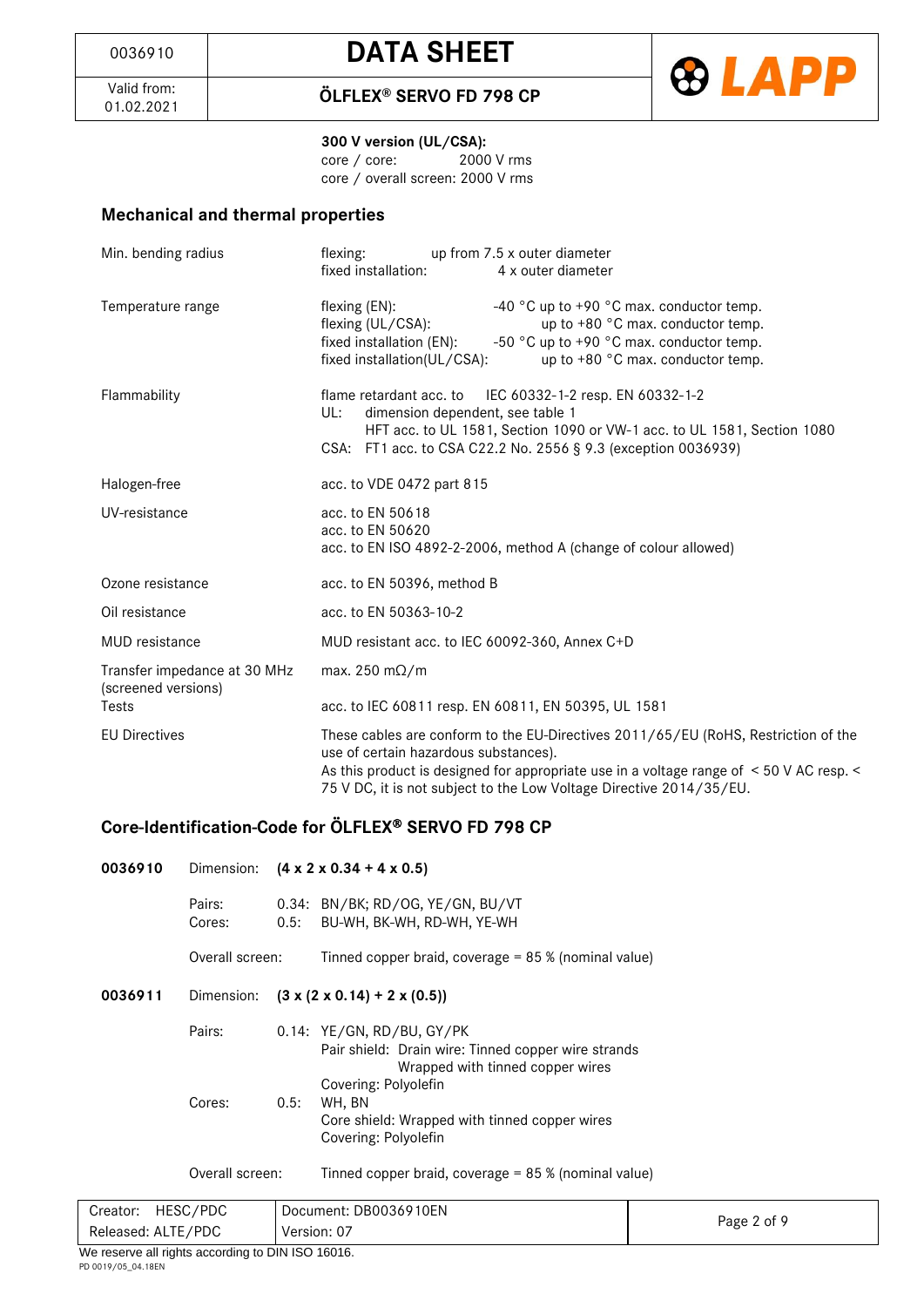

| 0036912 | Dimension:                | $(3 \times (2 \times 0.14) + 4 \times 0.14 + 2 \times 0.5)$                                                                          |  |
|---------|---------------------------|--------------------------------------------------------------------------------------------------------------------------------------|--|
|         | Pairs:                    | 0.14: YE/GN, BK/BN, RD/OG<br>Pair shield: Drain wire: Tinned copper wire strands<br>Wrapped with tinned copper wires                 |  |
|         | Cores:<br>Pair:           | 4-conductor bundle: 0.14: GY, BU, WH-YE, WH-BK<br>0.5:<br>BN-RD/BN-BU                                                                |  |
|         | Overall screen:           | Tinned copper braid, coverage = 85 % (nominal value)                                                                                 |  |
| 0036913 | Dimension:                | $(3 \times (2 \times 0.14) + 4 \times 0.14 + 2 \times 0.5 + 4 \times 0.22)$                                                          |  |
|         | Pairs:                    | 0.14: YE/GN, BK/BN, RD/OG<br>Pair shield: Drain wire: Tinned copper wire strands<br>Wrapped with tinned copper wires                 |  |
|         | Cores:<br>Pair:           | 4-conductor bundle: 0.14: GY, BU, WH-YE, WH-BK<br>BN-RD/BN-BU<br>0.5:                                                                |  |
|         | Cores:                    | 4-conductor bundle: 0.22: BN-YE, BN-GY, GN-BK, GN-RD                                                                                 |  |
|         | Overall screen:           | Tinned copper braid, coverage = 85 % (nominal value)                                                                                 |  |
| 0036914 | Dimension:                | $(9 \times 0.5)$                                                                                                                     |  |
|         | Cores:<br>Overall screen: | BU, WH, RD, PK, GN, YE, BN, BK, GY<br>Drain wire: Tinned copper wire strands<br>Tinned copper braid, coverage = 85 % (nominal value) |  |
| 0036915 | Dimension:                | $(4 \times 2 \times 0.25 + 2 \times 1.0)$                                                                                            |  |
|         | Pairs:<br>Cores:          | 0.25: BN/GN, GY/PK, BU/VT, RD/BK<br>1.0:<br>WH, BN                                                                                   |  |
|         | Overall screen:           | Drain wire: Tinned copper wire strands<br>Tinned copper braid, coverage = 85 % (nominal value)                                       |  |
| 0036916 | Dimension:                | $(6 \times 2 \times 0.25 + 2 \times 0.5)$                                                                                            |  |
|         | Pairs:<br>Cores:          | 0.25: WH/BN, GN/YE, GY/PK, BU/RD, BK/VT, GY-PK/RD-BU<br>0.5:<br>WH, BN                                                               |  |
|         | Overall screen:           | Drain wire: Tinned copper wire strands<br>Tinned copper braid, coverage = 85 % (nominal value)                                       |  |
| 0036917 | Dimension:                | $(10 \times 0.14 + 2 \times 0.5)$                                                                                                    |  |
|         | Cores:<br>Pair:           | 0.14: WH, BN, GN, YE, GY, PK, BU, RD, BK, VT<br>0.5:<br>WH/BN                                                                        |  |
|         | Overall screen:           | Tinned copper braid, coverage = 85 % (nominal value)                                                                                 |  |
| 0036918 | Dimension:                | $(10 \times 0.14 + 4 \times 0.5)$                                                                                                    |  |
|         | Cores:<br>Cores:          | 0.14: WH, BN, GN, YE, GY, PK, BU, RD, BK, VT<br>WH, BN, BU, BK<br>0.5:                                                               |  |
|         | Overall screen:           | Tinned copper braid, coverage = 85 % (nominal value)                                                                                 |  |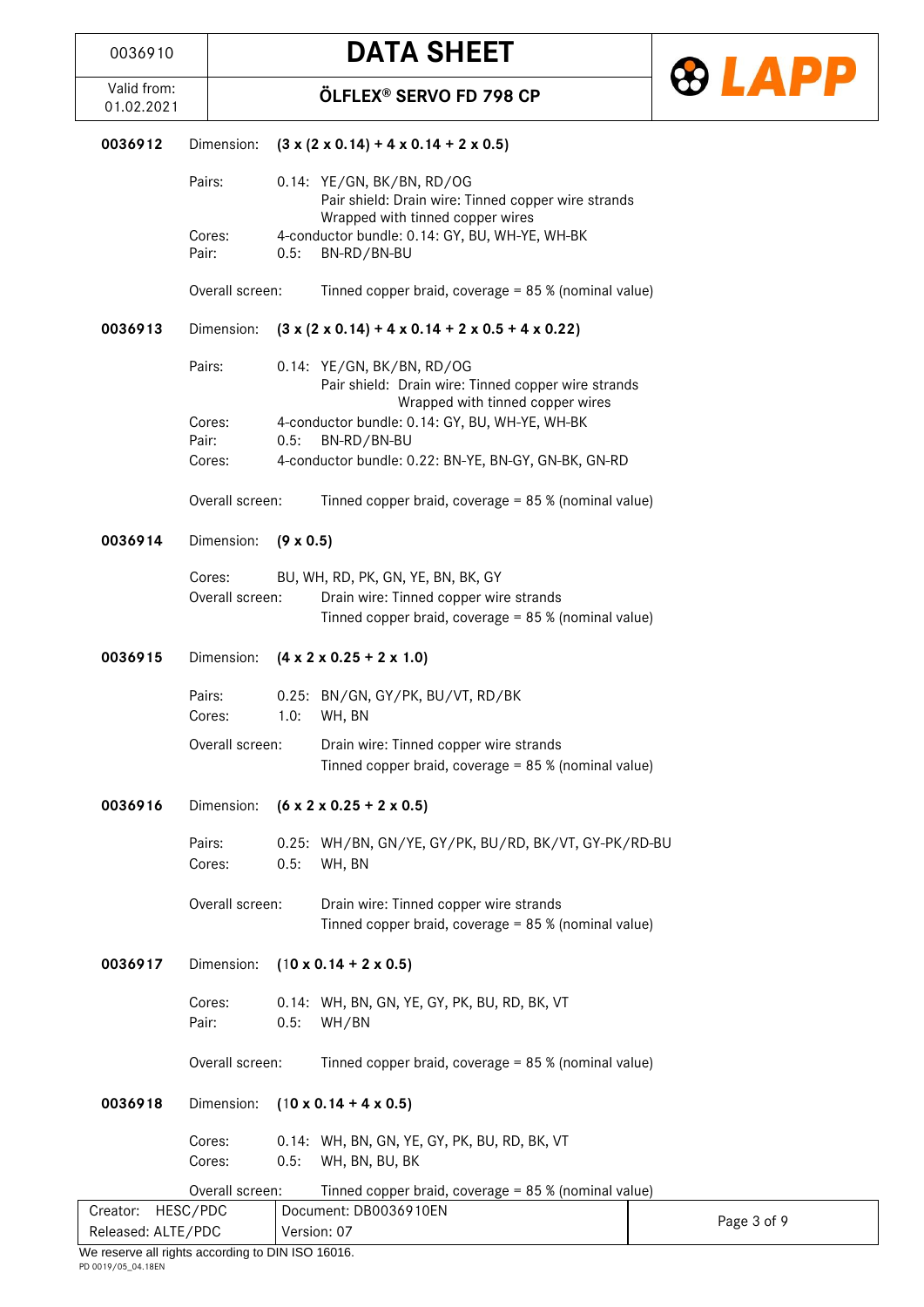

| 0036920 | Dimension:       |      | $(4 \times 2 \times 0.14 + 4 \times 0.5)$                                                      |
|---------|------------------|------|------------------------------------------------------------------------------------------------|
|         | Pairs:<br>Cores: | 0.5: | 0.14: RD/BK, BN/GN, YE/VT, GY/PK<br>WH, BU, WH-GN, BN-GN                                       |
|         | Overall screen:  |      | Tinned copper braid, coverage = 85 % (nominal value)                                           |
| 0036921 | Dimension:       |      | $(4 \times 2 \times 0.25)$                                                                     |
|         | Pairs:           |      | WH/BN, GN/YE, GY/PK, BU/RD                                                                     |
|         | Overall screen:  |      | Tinned copper braid, coverage = 85 % (nominal value)                                           |
| 0036923 | Dimension:       |      | $(8 \times 2 \times 0.18)$                                                                     |
|         | Pairs:           |      | WH-YE/WH-GN, WH-RD/WH-OG, WH-BK/WH-BN, GY/WH, BU/VT, YE/GN, RD/OG, BK/BN                       |
|         | Overall screen:  |      | Tinned copper braid, coverage = 85 % (nominal value)                                           |
| 0036924 | Dimension:       |      | $(4 \times 2 \times 0.18)$                                                                     |
|         | Pairs:           |      | BK/BN, RD/OG, YE/GN, BU/VT                                                                     |
|         | Overall screen:  |      | Tinned copper braid, coverage = 85 % (nominal value)                                           |
| 0036926 | Dimension:       |      | $(12 \times 0.22)$                                                                             |
|         | Cores:           |      | BK, BN, RD, OG, YE, GN, BU, VT, GY, WH, WH-BK, WH-BN                                           |
|         | Overall screen:  |      | Tinned copper braid, coverage = 85 % (nominal value)                                           |
| 0036927 | Dimension:       |      | $(4 \times 2 \times 0.25 + 2 \times 0.5)$                                                      |
|         | Pairs:<br>Cores: |      | 0.25: BN/GN, GY/PK, BU/VT, RD/BK<br>0.5: WH, BN                                                |
|         | Overall screen:  |      | Drain wire: Tinned copper wire strands<br>Tinned copper braid, coverage = 85 % (nominal value) |
| 0036928 | Dimension:       |      | $(2 \times 2 \times 0.14 + 2 \times (2 \times 0.14) + 4 \times 0.5 + (4 \times 0.14))$         |
|         | Pairs:<br>Pairs: |      | 0.14: BU/RD, GY/PK<br>0.14: WH/BN, GN/YE<br>Pair shield: Wrapped with tinned copper wires      |
|         | Cores:<br>Cores: | 0.5: | WH, BN, GN, YE<br>4-conductor bundle 0.14: WH, BN, GN, YE<br>Wrapped with tinned copper wires  |
|         | Overall screen:  |      | Tinned copper braid, coverage = 85 % (nominal value)                                           |
|         |                  |      |                                                                                                |
|         |                  |      |                                                                                                |
|         |                  |      |                                                                                                |

| HESC/PDC<br>Creator: | Document: DB0036910EN |             |
|----------------------|-----------------------|-------------|
| Released: ALTE/PDC   | Version: 07           | Page 4 of 9 |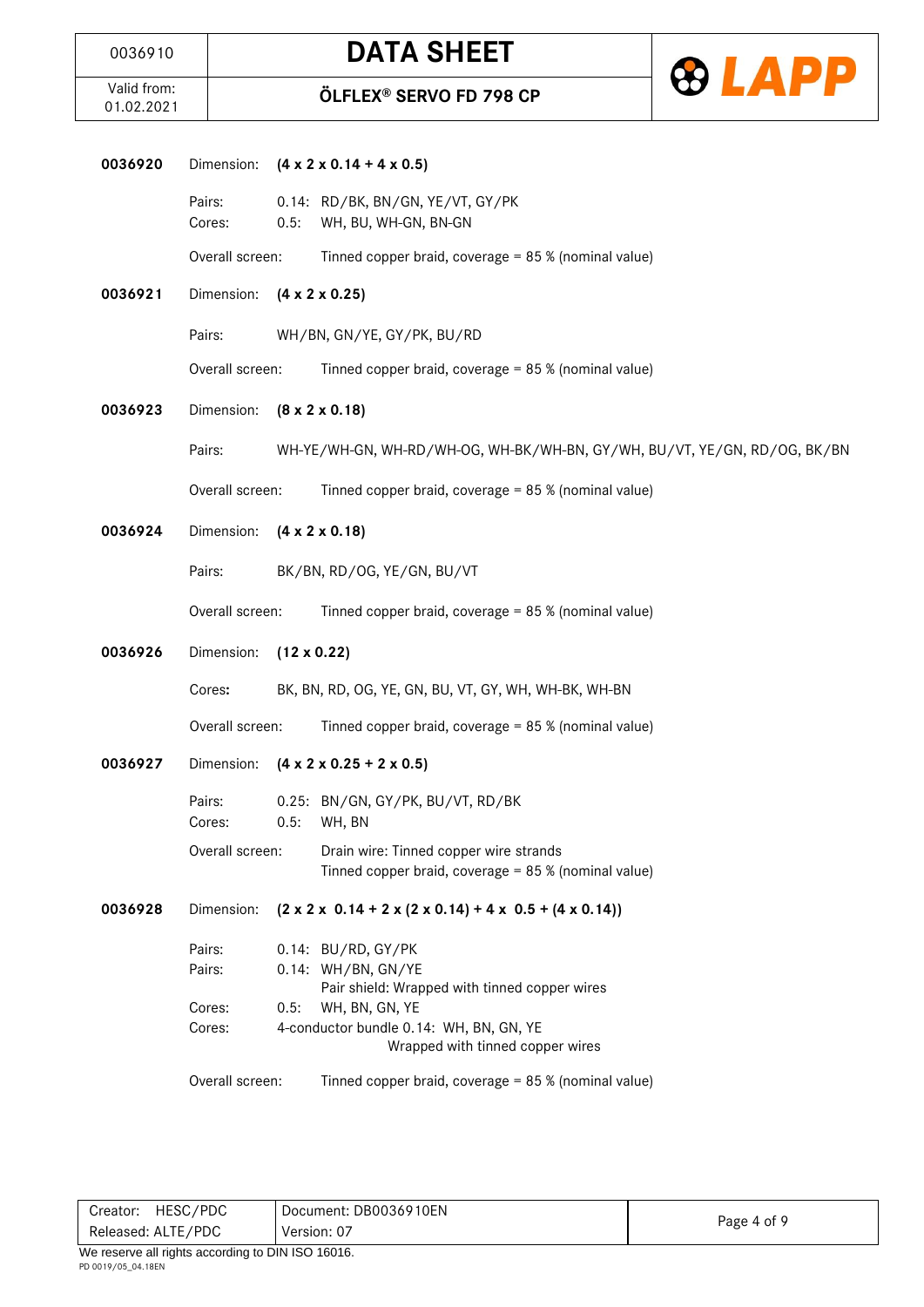

| Valid from:<br>01.02.2021 |                            |                 |                                             | <b>ÖLFLEX® SERVO FD 798 CP</b>                                                                                                                              |  |
|---------------------------|----------------------------|-----------------|---------------------------------------------|-------------------------------------------------------------------------------------------------------------------------------------------------------------|--|
| 0036929                   |                            | Dimension:      | $(2 \times (2 \times 0.25) + 2 \times 0.5)$ |                                                                                                                                                             |  |
|                           | Pairs:<br>Cores:           | Pair shield:    | 0.5:                                        | 0.25: WH/BN, GN/YE<br>Aluminium-laminated foil, wrapped with tinned copper wires<br>PK, GY                                                                  |  |
|                           |                            | Overall screen: |                                             | Drain wire: Tinned copper wire strands<br>Tinned copper braid, coverage = 85 % (nominal value)                                                              |  |
| 0036930                   |                            | Dimension:      |                                             | $(2 \times 2 \times 0.25 + 2 \times 0.5)$                                                                                                                   |  |
|                           | Pairs:<br>Cores:           |                 | 0.5:                                        | 0.25: RD/BK, GY/PK<br>WH, BN                                                                                                                                |  |
|                           |                            | Overall screen: |                                             | Drain wire: Tinned copper wire strands<br>Tinned copper braid, coverage = 85 % (nominal value)                                                              |  |
| 0036931                   |                            | Dimension:      |                                             | $(3 \times (2 \times 0.14) + 2 \times (1.0))$                                                                                                               |  |
|                           | Pairs:                     |                 |                                             | 0.14: GN/YE, GY/PK, RD/BU<br>Pair shield: Wrapped with tinned copper wires<br>Covering: Polyolefin                                                          |  |
|                           | Cores:                     |                 |                                             | 1.0: WH, BN<br>Core shield: Wrapped with tinned copper wires<br>Covering: Polyolefin                                                                        |  |
|                           |                            | Overall screen: |                                             | Tinned copper braid, coverage = 85 % (nominal value)                                                                                                        |  |
| 0036932                   | Dimension:                 |                 |                                             | $(4 \times 2 \times 0.14 + 4 \times 0.5 + (4 \times 0.14))$                                                                                                 |  |
|                           | Pairs:<br>Cores:<br>Cores: |                 | 0.5:                                        | 0.14: BU/BK, BN/GN, VT/YE, GY/PK<br>WH, BU, WH-GN, BN-GN<br>4-conductor bundle 0.14: YE-BK, RD-BK, GN-BK, BU-BK<br>Shield: Wrapped with tinned copper wires |  |
|                           |                            | Overall screen: |                                             | Tinned copper braid, coverage = 85 % (nominal value)                                                                                                        |  |
| 0036933                   |                            | Dimension:      |                                             | $(3 \times 2 \times 0.25 + 2 \times 0.5)$                                                                                                                   |  |
|                           | Pairs:<br>Cores:           | Overall screen: | 0.5:                                        | 0.25: WH/BN, GN/YE, GY/PK<br>BU, RD<br>Drain wire: Tinned copper wire strands                                                                               |  |
|                           |                            |                 |                                             | Tinned copper braid, coverage = 85 % (nominal value)                                                                                                        |  |
| 0036934                   |                            | Dimension:      |                                             | $(5 \times 2 \times 0.25 + 2 \times 0.5)$                                                                                                                   |  |
|                           | Pairs:<br>Cores:           |                 | 0.5:                                        | 0.25: GN/YE, GY/PK; WH/BN, GY-PK/RD-BU, BK/VT<br>BU, RD                                                                                                     |  |
|                           |                            | Overall screen: |                                             | Drain wire: Tinned copper wire strands<br>Tinned copper braid, coverage = 85 % (nominal value)                                                              |  |
| 0036935                   |                            | Dimension:      |                                             | (3 x 2 x 24AWG)                                                                                                                                             |  |
|                           | Pairs:                     | Overall screen: |                                             | 24AWG: WH/BN, GN/YE, GY/PK,<br>Tinned copper braid, coverage = $85\%$ (nominal value)                                                                       |  |

| OVEI AII SUI CEII. | $\frac{1}{1}$ intricu copper braid, coverage $\sim$ 00 % (nominal value) |             |  |
|--------------------|--------------------------------------------------------------------------|-------------|--|
| Creator: HESC/PDC  | Document: DB0036910EN                                                    |             |  |
| Released: ALTE/PDC | Version: 07                                                              | Page 5 of 9 |  |
|                    |                                                                          |             |  |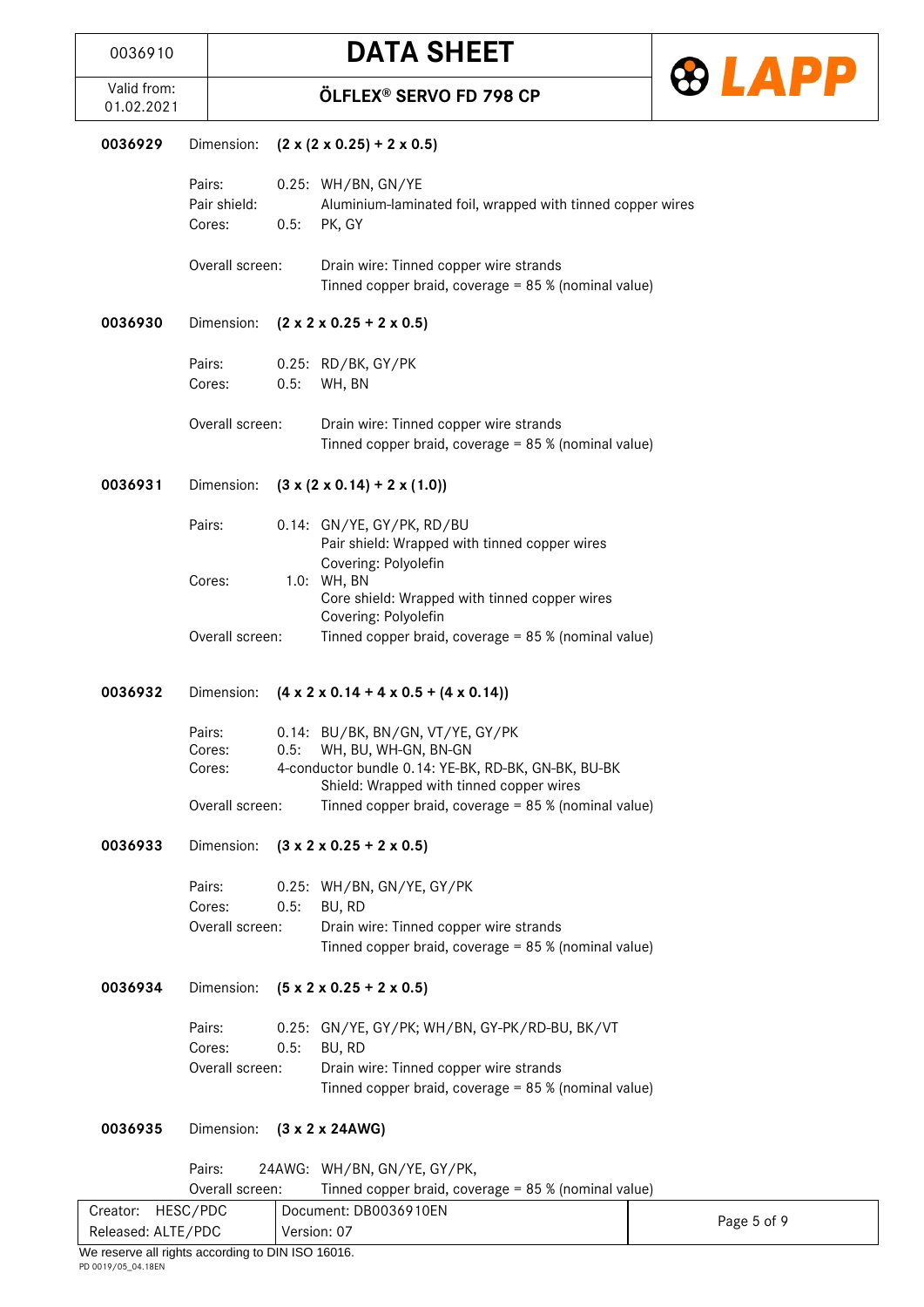**DATA SHEET** 





| 0036936 | Dimension:      | $(5 \times 2 \times 0.14 + 2 \times 0.5)$                                                           |
|---------|-----------------|-----------------------------------------------------------------------------------------------------|
|         | Pairs:<br>0.14: | WH/VT, BN/GN, YE/GY, PK/BU, RD/BK                                                                   |
|         | Cores:<br>0.5:  | WH/RD; WH/GN                                                                                        |
|         | Overall screen: | Tinned copper braid, coverage = 85 % (nominal value)                                                |
| 0036937 | Dimension:      | $(2 \times 2 \times 0.18 + 5 \times 0.5)$                                                           |
|         | 0.18:<br>Pairs: | WH/BN, BK/VT,                                                                                       |
|         | Cores:<br>0.5:  | GN, YE, GY, PK, BU                                                                                  |
|         | Overall screen: | Drain wire: Tinned copper wire strands                                                              |
|         |                 | Tinned copper braid, coverage = 85 % (nominal value)                                                |
| 0036938 | Dimension:      | $(5 \times 2 \times 0.18 + 6 \times 0.5)$                                                           |
|         | Pairs:<br>0.18: | BK/OG, BK/GY, WH/YE, WH/GY, WH/BN                                                                   |
|         | 0.5:<br>Cores:  | 3xBK with No. 1-3                                                                                   |
|         |                 | 3xRD with No. 4-6                                                                                   |
|         | Overall screen: | Drain wire: Tinned copper wire strands                                                              |
|         |                 | Tinned copper braid, coverage = 85 %                                                                |
| 0036939 | Dimension:      | $(10 \times 2 \times 28$ AWG)                                                                       |
|         | Pairs:          | WH/BU, WH/YE, WH/GN, WH/RD, WH/VT, BN/BU, BN/YE, BN/GN, BN/RD, BN/VT                                |
|         | Overall screen: | Drain wire: Tinned copper wire strands                                                              |
|         |                 | Tinned copper braid, coverage = 85 % (nominal value)                                                |
| 0036940 | Dimension:      | $(6 \times 2 \times 0.25)$                                                                          |
|         | Pairs:          | WH/BN, GN/YE, GY/PK, BU/RD, BK/VT, GY-PK/RD-BU                                                      |
|         | Overall screen: | Tinned copper braid, coverage = 85 % (nominal value)                                                |
| 0036941 | Dimension:      | $3 \times (2 \times 0.14) + (3 \times 0.14)$                                                        |
|         | Pairs:          | 0.14: BK/YE, BK/GN, BK/RD                                                                           |
|         |                 | Pair shield: Tinned copper braid, coverage = 85 % (nominal value)                                   |
|         | Cores:          | 3-conductor bundle 0.14: BK, GY, PK<br>Shield: Tinned copper braid, coverage = 85 % (nominal value) |
| 0036942 | Dimension:      | $(2 \times 2 \times 0.18)$                                                                          |
|         | Pairs:          | RD/OR, BK/BN                                                                                        |
|         | Overall screen: | Tinned copper braid, coverage = 85 % (nominal value)                                                |
|         |                 |                                                                                                     |
| 0036943 | Dimension:      | $(4 \times 1 + 4 \times 2 \times 0.14 + (4 \times 0.14))$                                           |
|         | Cores:          | 1.0: WH, BU, WH-GN, BN-GN                                                                           |
|         | Pairs:          | 0.14: GY/PK, VT/YE, BN/GN, RD/BK                                                                    |
|         | Cores:          | 4-conductor bundle 0.14: GN-BK, BU-BK, YE-BK, RD-BK                                                 |
|         | Overall screen: | Shield: Wrapped with tinned copper wires<br>Tinned copper braid, coverage = 85 % (nominal value)    |
|         |                 |                                                                                                     |

| Creator: HESC/PDC                                                  | Document: DB0036910EN | Page 6 of 9 |  |  |
|--------------------------------------------------------------------|-----------------------|-------------|--|--|
| Released: ALTE/PDC                                                 | Version: 07           |             |  |  |
| $M_{\odot}$ are reasonably the contraction of <b>DIMITOO 40040</b> |                       |             |  |  |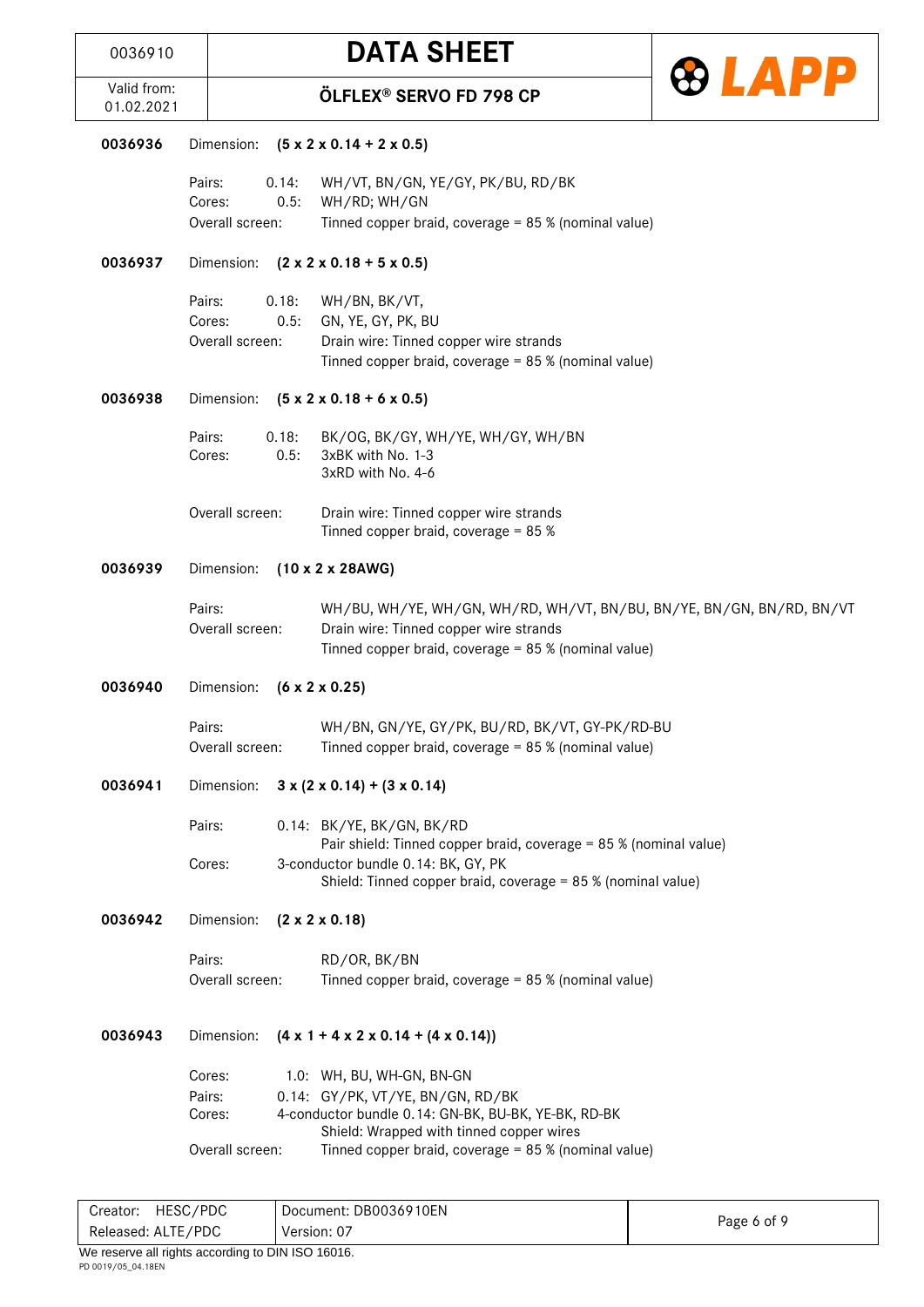

| 0036944 | Dimension:      |      | $(3 \times (2 \times 0.25) + 3 \times 0.25 + 2 \times 1.0)$                                           |
|---------|-----------------|------|-------------------------------------------------------------------------------------------------------|
|         | Pairs:          |      | 0.25: BN/GN, GY/PK, RD/BK<br>Pair shield: Wrapped with tinned copper wires                            |
|         | Cores:          |      | 3-conductor bundle 0.25: YE, BU, VT                                                                   |
|         | Cores:          |      | 1.0: BN, WH                                                                                           |
|         | Overall screen: |      | Tinned copper braid, coverage = 85 % (nominal value)                                                  |
| 0036945 | Dimension:      |      | $4 \times (2 \times 0.14) + 2 \times (1.0)$                                                           |
|         | Pairs:          |      | 0.14: GN/YE, RD/BU, BK/VT, PK/GY<br>Pair shield: Tinned copper braid, coverage = 85 % (nominal value) |
|         | Cores:          |      | 1.0: WH, BN                                                                                           |
|         |                 |      | Core shield: Tinned copper braid, coverage = 85 % (nominal value)                                     |
| 0036946 | Dimension:      |      | $3 \times (2 \times 0.14) + (2 \times 0.5)$                                                           |
|         | Pairs:          |      | 0.14: GN/YE, PK/GY, RD/BU                                                                             |
|         |                 |      | Pair shield: Tinned copper braid, coverage = 85 % (nominal value)                                     |
|         | Pair:           |      | 0.5: WH/BN<br>Pair shield: Tinned copper braid, coverage = 85 % (nominal value)                       |
|         |                 |      |                                                                                                       |
| 0036947 | Dimension:      |      | $(5 \times 2 \times 0.25)$                                                                            |
|         | Pairs:          |      | WH/BN, GN/YE, GY/PK, BU/RD, BK/VT                                                                     |
|         | Overall screen: |      | Tinned copper braid, coverage = 85 % (nominal value)                                                  |
|         |                 |      |                                                                                                       |
| 0036948 | Dimension:      |      | $(5 \times 2 \times 22AWG)$                                                                           |
|         | Pairs:          |      | BK/WH-BK; RD/WH-RD; GN/WH-GN; GR/WH-GR; OR/WH-OR;                                                     |
|         | Overall screen: |      | Tinned copper braid, coverage = 85 % (nominal value)                                                  |
|         |                 |      |                                                                                                       |
| 0036949 | Dimension:      |      | $(3 \times (2 \times 0.14) + 2 \times (0.5))$                                                         |
|         | Pairs:          |      | 0.14: YE/GN, BK/BN, RD/OR                                                                             |
|         |                 |      | Pair shield: Drain wire: Tinned copper wire strands<br>Wrapped with tinned copper wires               |
|         |                 |      | Covering: Polyolefin                                                                                  |
|         | Cores:          | 0.5: | BK, RD                                                                                                |
|         |                 |      | Core shield: Wrapped with tinned copper wires                                                         |
|         | Overall screen: |      | Covering: Polyolefin<br>Tinned copper braid, coverage = 85 % (nominal value                           |

|             | HESC/PDC<br>Document: DB0036910EN<br>Creator: |             |
|-------------|-----------------------------------------------|-------------|
| Version: 07 | Released: ALTE/PDC                            | Page 7 of 9 |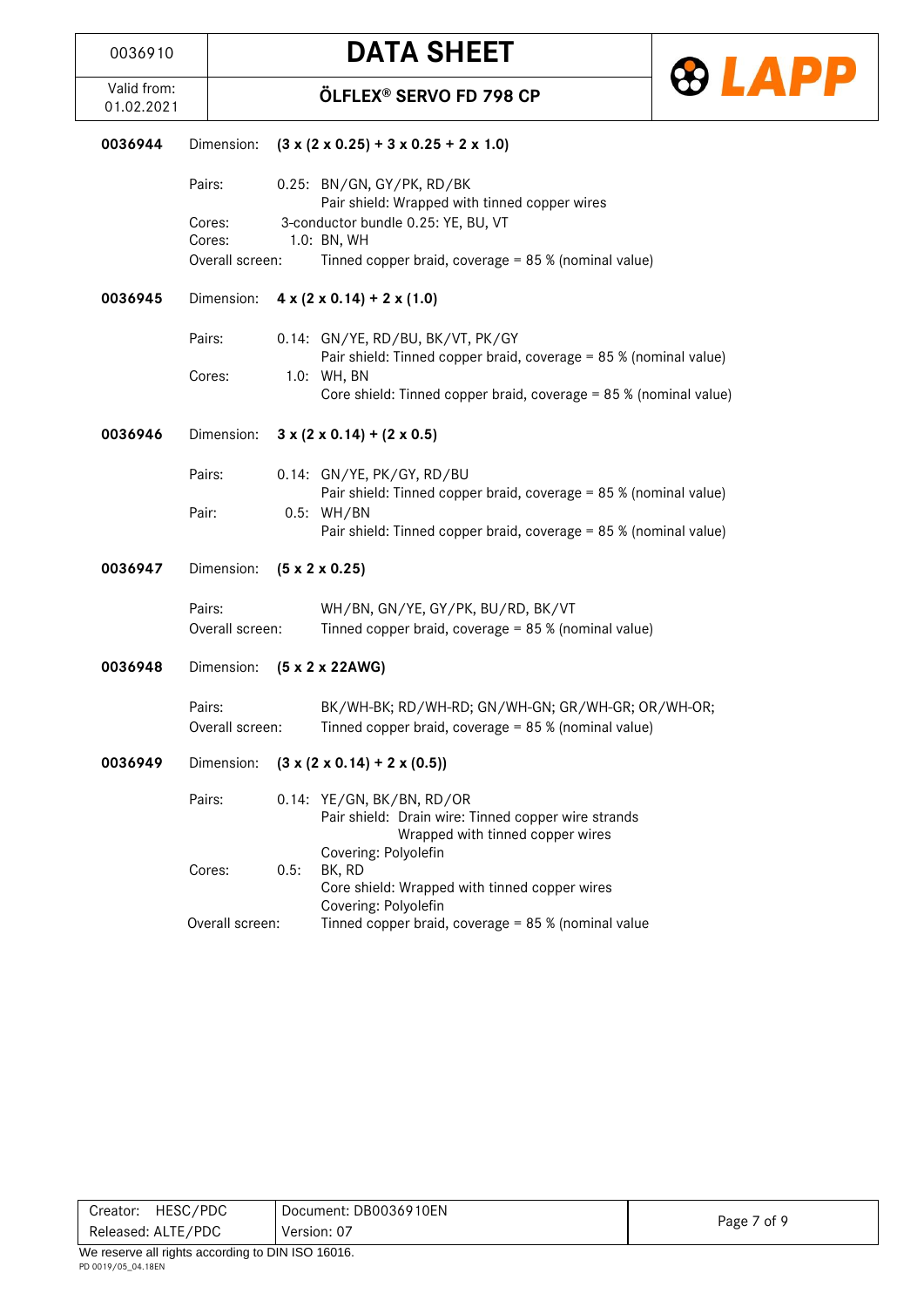01.02.2021 **ÖLFLEX® SERVO FD 798 CP**



#### **Table 1**

| Art.-No. | <b>Number of cores</b>                 | <b>AWM</b>   | UL/CSA  | UL/CSA           |
|----------|----------------------------------------|--------------|---------|------------------|
|          | X                                      | <b>Style</b> | Rated   | flammability     |
|          | <b>Cross section</b>                   |              | voltage |                  |
|          | $n \times [mm^2]$                      |              |         |                  |
| 0036910  | $(4x2x0.34+4x0.5)$                     | 20236        | 30 V    | <b>VW-1; FT1</b> |
| 0036949  | $(3x(2x0.14)+2x(0.5))$                 | 20236        | 30 V    | <b>VW-1; FT1</b> |
| 0036912  | $(3x(2x0.14)+4x0.14+2x0.5)$            | 20236        | 30 V    | <b>VW-1; FT1</b> |
| 0036913  | $(3x(2x0.14)+4x0.14+2x0.5+4x0.22)$     | 20236        | 30 V    | <b>VW-1; FT1</b> |
| 0036942  | (2x2x0.18)                             | 20236        | 30 V    | <b>VW-1; FT1</b> |
| 0036924  | (4x2x0.18)                             | 20236        | 30V     | <b>VW-1; FT1</b> |
| 0036923  | (8x2x0.18)                             | 20236        | 30 V    | <b>VW-1; FT1</b> |
| 0036926  | (12x0.22)                              | 20236        | 30 V    | <b>VW-1; FT1</b> |
| 0036915  | $(4x2x0.25+2x1)$                       | 20236        | 30 V    | <b>VW-1; FT1</b> |
| 0036927  | $(4x2x0.25+2x0.5)$                     | 20236        | 30 V    | <b>VW-1; FT1</b> |
| 0036943  | $(4x1+4x2x0.14+(4x0.14))$              | 21165        | 300 V   | HFT; FT1         |
| 0036944  | $(3x(2x0.25)+3x0.25+2x1)$              | 21165        | 300 V   | HFT; FT1         |
| 0036929  | $(2x(2x0.25)+2x0.5)$                   | 20236        | 30 V    | <b>VW-1; FT1</b> |
| 0036930  | $(2x2x0.25+2x0.5)$                     | 20236        | 30 V    | <b>VW-1; FT1</b> |
| 0036914  | (9x0.5)                                | 20236        | 30 V    | <b>VW-1; FT1</b> |
| 0036946  | $3x(2x0.14)+(2x0.5)$                   | 21165        | 300 V   | HFT; FT1         |
| 0036941  | $3x(2x0.14)+(3x0.14)$                  | 21165        | 300 V   | HFT; FT1         |
| 0036945  | $4x(2x0.14)+2x(1)$                     | 21165        | 300 V   | HFT; FT1         |
| 0036916  | $(6x2x0.25+2x0.5)$                     | 20236        | 30 V    | <b>VW-1; FT1</b> |
| 0036917  | $(10x0.14+2x0.5)$                      | 20236        | 30 V    | <b>VW-1; FT1</b> |
| 0036918  | $(10x0.14+4x0.5)$                      | 20236        | 30 V    | <b>VW-1; FT1</b> |
| 0036928  | $(2x2x0.14+2x(2x0.14)+4x0.5+(4x0.14))$ | 20236        | 30 V    | <b>VW-1; FT1</b> |
| 0036921  | (4x2x0.25)                             | 20236        | 30 V    | <b>VW-1; FT1</b> |
| 0036947  | (5x2x0.25)                             | 21165        | 300 V   | HFT; FT1         |
| 0036948  | (5x2x22AWG)                            | 21165        | 300 V   | HFT; FT1         |
| 0036940  | (6x2x0.25)                             | 21165        | 300 V   | HFT; FT1         |
| 0036920  | (4x2x0.14+4x0.5)                       | 20236        | 30 V    | <b>VW-1; FT1</b> |
| 0036911  | $(3x(2x0.14)+2x(0.5))$                 | 20236        | 30 V    | <b>VW-1; FT1</b> |
| 0036931  | $(3x(2x0.14)+2x(1))$                   | 21165        | 300 V   | HFT; FT1         |
| 0036932  | $(4x2x0.14+4x0.5+(4x0.14))$            | 21165        | 300 V   | HFT; FT1         |
| 0036933  | $(3x2x0.25+2x0.5)$                     | 21165        | 300 V   | HFT; FT1         |
| 0036934  | $(5x2x0.25+2x0.5)$                     | 21165        | 300 V   | HFT; FT1         |
| 0036935  | (3x2x24AWG)                            | 21165        | 300 V   | HFT; FT1         |
| 0036936  | $(5x2x0.14+2x0.5)$                     | 21165        | 300 V   | HFT; FT1         |
| 0036937  | $(2x2x0.18+5x0.5)$                     | 20549        | 300 V   | HFT; FT1         |
| 0036938  | $(5x2x0.18+6x0.5)$                     | 20549        | 300 V   | HFT; FT1         |
| 0036939  | (10x2x28AWG)                           | 20236        | 30 V    | $VW-1$           |

| HESC/PDC<br>Creator:    | Document: DB0036910EN |             |  |  |
|-------------------------|-----------------------|-------------|--|--|
| Released: ALTE/PDC      | Version: 07           | Page 8 of 9 |  |  |
| B1111A011A1A1<br>.<br>. |                       |             |  |  |